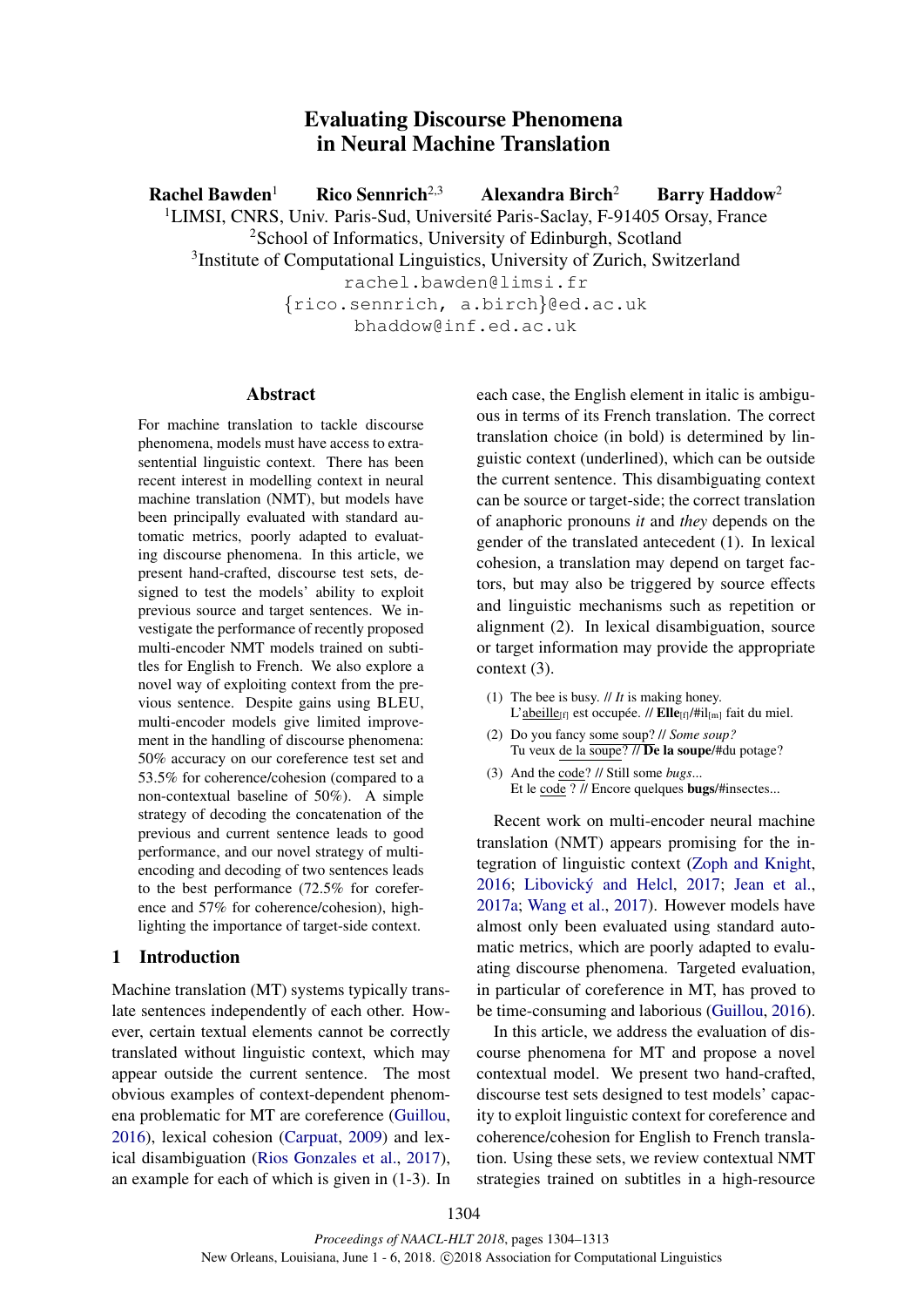setting. Our new combination of strategies outperforms previous methods according to our targeted evaluation and the standard metric BLEU.

### 2 Evaluating contextual phenomena

Traditional automatic metrics are notoriously problematic for the evaluation of discourse in MT (Hardmeier, 2014); discursive phenomena may have an impact on relatively few word forms with respect to their importance, meaning that improvements are overlooked, and a correct translation may depend on target-side coherence rather than similarity to a reference translation.

Coreference has been a major focus of discourse translation, spurred on by shared tasks on crosslingual pronoun prediction (Guillou et al., 2016; Loáiciga et al., 2017). Participants were provided with lemmatised versions of reference translations, $<sup>1</sup>$  in which pronoun forms were to be pre-</sup> dicted. Evaluation in this setting (with the use of reference translations) was possible with traditional metrics, because the antecedents were fixed in advance. However there are at least two disadvantages to the approach: (i) models must be trained on lemmatised data and cannot be used in a real translation setting, and (ii) many of the pronouns did not need extra-sentential context; easier gains were seen for the pronouns with intrasentential antecedents and therefore the leaderboard was dominated by sentence-level systems.

Guillou and Hardmeier's (2016) pronoun translation test suite succeeds in overcoming some of these problems by creating an automatic evaluation method, with a back-off manual evaluation. Manual evaluation has always been an essential part of evaluating MT quality, and targeted translation allows us to isolate a model's performance on specific linguistic phenomena; recent work using in-depth, qualitative manual evaluation (Isabelle et al., 2017; Scarton and Specia, 2015) is very informative. Isabelle et al. (2017) focus on specially constructed challenging examples in order to analyse differences between systems. They cover a wide range of linguistic phenomena, but since manual evaluation is costly and time-consuming, only a few examples per phenomenon are analysed, and it is difficult to obtain quick, quantitative feedback.

An alternative method, which overcomes the problem of costly, one-off analysis, is to evaluate models' capacity to correctly rank contrastive pairs of pre-existing translations, of which one is correct and the other incorrect. This method was used by Sennrich (2017) to assess the grammaticality of character-level NMT and again by Rios Gonzales et al. (2017) in a large-scale setting for lexical disambiguation for English-German. The method allows automatic quantitative evaluation of specific phenomena at large scale, at the cost of only testing for very specific translation errors. It is also the strategy that we will use here to evaluate translation of discourse phenomena.

#### 2.1 Our contrastive discursive test sets

We created two contrastive test sets to help compare how well different contextual MT models handle (i) anaphoric pronoun translation and (ii) coherence and cohesion.<sup>2</sup> For each test set, models are assessed on their ability to rank the correct translation of an ambiguous sentence higher than the incorrect translation, using the disambiguating context provided in the previous source and/or target sentence. $3$  All examples in the test sets are hand-crafted but inspired by real examples from OpenSubtitles2016 (Lison and Tiedemann, 2016) to ensure that they are credible and that vocabulary and syntactic structures are varied. The method can be used to evaluate any NMT model, by making it produce a score for a given source sentence and reference translation.

Our test sets differ from previous ones in that examples necessarily need the previous context (source and/or target-side) for the translations to be correctly ranked. Unlike the shared task test sets, the ambiguous pronouns' antecedents are guaranteed not to appear within the current sentence, meaning that, for MT systems to score highly, they must use discourse-level context. Compared to other test sets suites, ours differs in that evaluation is performed completely automatically and concentrates specifically on the model's ability to use context. Each of the test sets contains

<sup>&</sup>lt;sup>1</sup>This was to avoid pronoun forms being trivial to predict from the morphological inflections of other forms within the sentence, an unrealistic setting for MT output.

<sup>&</sup>lt;sup>2</sup>The test sets are freely available at  $https://diam.t.$ limsi.fr/eval.html.

<sup>&</sup>lt;sup>3</sup>We acknowledge that in reality, the disambiguating context is not guaranteed to be in the previous sentence (cf. Guillou (2016, p. 161), for the distribution of intra- and intersentential anaphoric pronouns). However it is important to first judge in a controlled way whether or not models are actually capable of using extra-sentential linguistic context at all, before investigating longer distance context.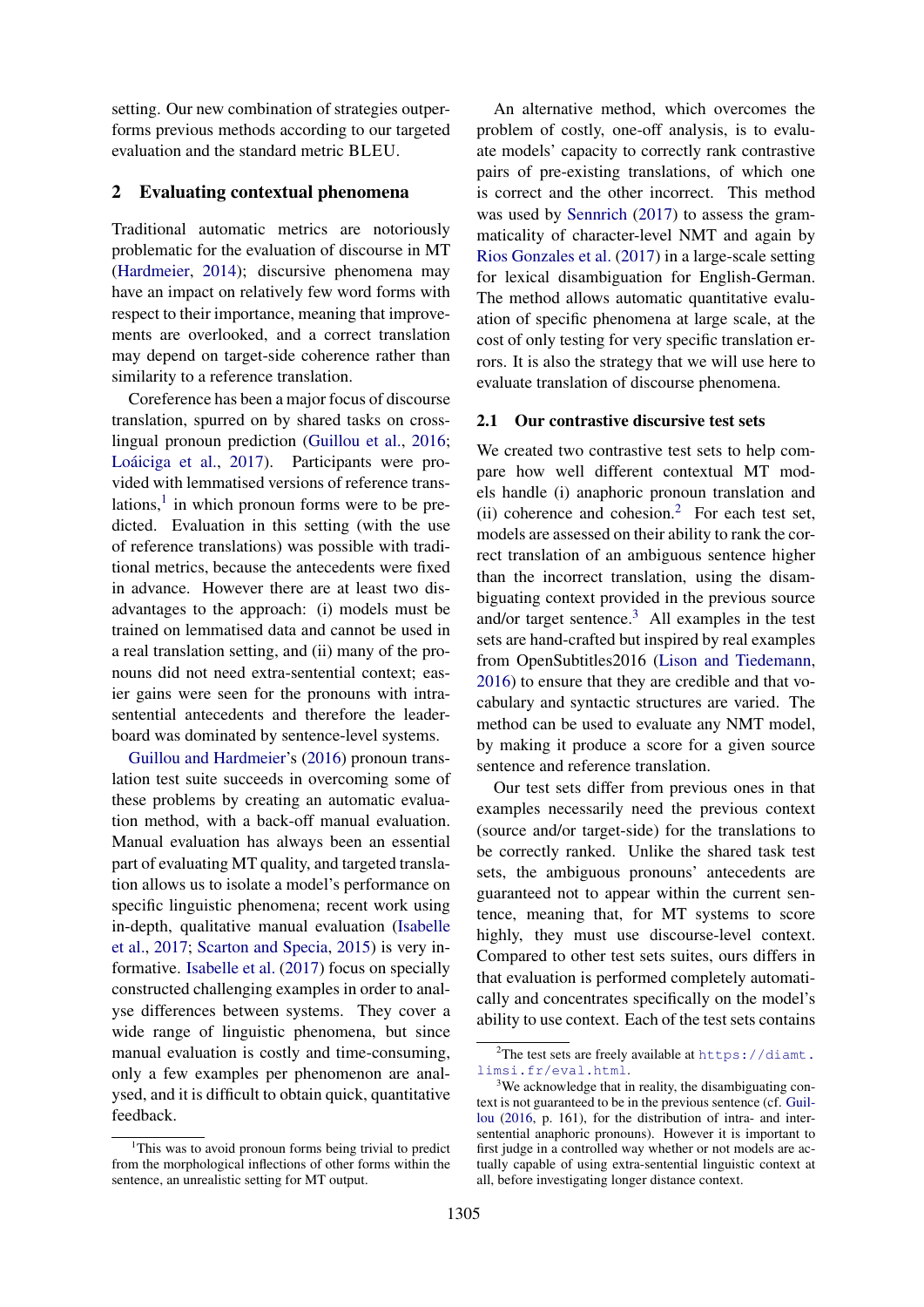200 contrastive pairs and is designed such that a non-contexual baseline system would achieve 50% accuracy.

context: Oh, I hate **flies**. Look, there's another one! current sent.: Don't worry, I'll kill **it** for you. **Source:**

| Target:      |               |                                                                    |  |  |  |  |  |
|--------------|---------------|--------------------------------------------------------------------|--|--|--|--|--|
| 1            | context:      | O je déteste les <b>mouches</b> . Regarde, il y en a une autre !   |  |  |  |  |  |
|              | correct:      | T'inquiète, je la tuerai pour toi.                                 |  |  |  |  |  |
|              | incorrect:    | T'inquiète, je le tuerai pour toi.                                 |  |  |  |  |  |
| $\mathbf{2}$ | context:      | Ô je déteste les <b>moucherons</b> . Regarde, il y en a un autre ! |  |  |  |  |  |
|              | correct:      | T'inquiète, je le tuerai pour toi.                                 |  |  |  |  |  |
|              | incorrect:    | T'inquiète, je la tuerai pour toi.                                 |  |  |  |  |  |
| 3            | context:      | O je déteste les <b>araignées</b> . Regarde, il y en a une autre ! |  |  |  |  |  |
|              | semi-correct: | T'inquiète, je la tuerai pour toi.                                 |  |  |  |  |  |
|              | incorrect:    | T'inquiète, je le tuerai pour toi.                                 |  |  |  |  |  |
| 4            | context:      | O je déteste les <b>papillons</b> . Regarde, il y en a un autre!   |  |  |  |  |  |
|              | semi-correct: | T'inquiète, je le tuerai pour toi.                                 |  |  |  |  |  |
|              | incorrect:    | T'inquiète, je la tuerai pour toi.                                 |  |  |  |  |  |
|              |               |                                                                    |  |  |  |  |  |

Figure 1: Example block from the coreference set.

Coreference test set This set contains 50 example blocks, each containing four contrastive translation pairs (see the four examples in Fig. 1). The test set's aim is to test the integration of target-side linguistic context. Each block is defined by a source sentence containing an occurrence of the anaphoric pronoun *it* or *they* and its preceding context, containing the pronoun's nominal antecedent.<sup>4</sup> Four contrastive translation pairs of the previous and current source sentence are given, each with a different translation of the nominal antecedent, of which two are feminine and two are masculine per block. Each pair contains a correct translation of the current sentence, in which the pronoun's gender is coherent with the antecedent's translation, and a contrastive (incorrect) translation, in which the pronoun's gender is inversed (along with agreement linked to the pronoun choice). Two of the pairs contain what we refer to as a "semi-correct" translation of the current sentence instead of a "correct" one, for which the antecedent in the previous sentence is strangely or wrongly translated (e.g. *flies* translated as *araignées* "spiders" and *papillons* "butterflies" in Fig. 1). In the "semi-correct" translation,

the pronoun, whose translation is wholly dependent on the translated antecedent, is coherent with this translation choice. These semi-correct examples assess the use of target-side context, taking into account previous translation choices.

Target pronouns are evenly distributed according to number and gender with 50 examples (25 correct and 25 semi-correct) for each of the pronoun types (m.sg, f.sg, m.pl and f.pl). Since there are only two possible translations of the current sentence per example block, an MT system can only score all examples within a block correctly if it correctly disambiguates, and a non-contextual baseline system is guaranteed to score 50%.

| Source:<br>context:                       | What's <b>crazy</b> about me?<br>current sent.: Is this $c\mathbf{razv}$ ? |  |  |  |  |  |
|-------------------------------------------|----------------------------------------------------------------------------|--|--|--|--|--|
| Target:                                   |                                                                            |  |  |  |  |  |
| context:                                  | Qu'est-ce qu'il y a de <b>dingue</b> chez moi ?                            |  |  |  |  |  |
| correct:                                  | Est-ce que ça c'est <b>dingue</b> ?                                        |  |  |  |  |  |
| Est-ce que ça c'est fou ?<br>incorrect:   |                                                                            |  |  |  |  |  |
| <b>Source:</b>                            |                                                                            |  |  |  |  |  |
| context:                                  | What's <b>crazy</b> about me?                                              |  |  |  |  |  |
|                                           | current sent.: Is this $crazy?$                                            |  |  |  |  |  |
| Target:                                   |                                                                            |  |  |  |  |  |
| context:                                  | Qu'est-ce qu'il y a de fou chez moi ?                                      |  |  |  |  |  |
| correct:                                  | Est-ce que ça c'est fou ?                                                  |  |  |  |  |  |
| Est-ce que ça c'est dingue?<br>incorrect: |                                                                            |  |  |  |  |  |

Figure 2: Example block from the coherence/cohesion test: alignment.

#### **Source:**

| context:                           | So what do you say to £50?<br>current sent.: It's a little <b>steeper</b> than I was expecting.                                                |  |  |  |  |  |  |
|------------------------------------|------------------------------------------------------------------------------------------------------------------------------------------------|--|--|--|--|--|--|
| Target:                            |                                                                                                                                                |  |  |  |  |  |  |
| context:<br>correct:<br>incorrect: | Qu'est-ce que vous en pensez de 50£?<br>C'est un peu plus cher que ce que je pensais.<br>C'est un peu plus <b>raide</b> que ce que je pensais. |  |  |  |  |  |  |
| <b>Source:</b>                     |                                                                                                                                                |  |  |  |  |  |  |
| context:                           | How are your feet holding up?<br>current sent.: It's a little <b>steeper</b> than I was expecting.                                             |  |  |  |  |  |  |
| Target:                            |                                                                                                                                                |  |  |  |  |  |  |
| context:<br>correct:<br>incorrect: | Comment vont tes pieds?<br>C'est un peu plus <b>raide</b> que ce que je pensais.<br>C'est un peu plus cher que ce que je pensais.              |  |  |  |  |  |  |

Figure 3: Example block from the coherence/cohesion test: lexical disambiguation.

<sup>&</sup>lt;sup>4</sup>The choice to use only nominal antecedents and only two anaphoric pronouns *it* and *they* is intentional in order to provide a controlled environment in which there are two contrasting alternatives for each example. This ensures that a non-contextual baseline necessarily gives a score of 50%, and also enables us to explore this simpler case before expanding the study to explore more difficult anaphoric phenomena.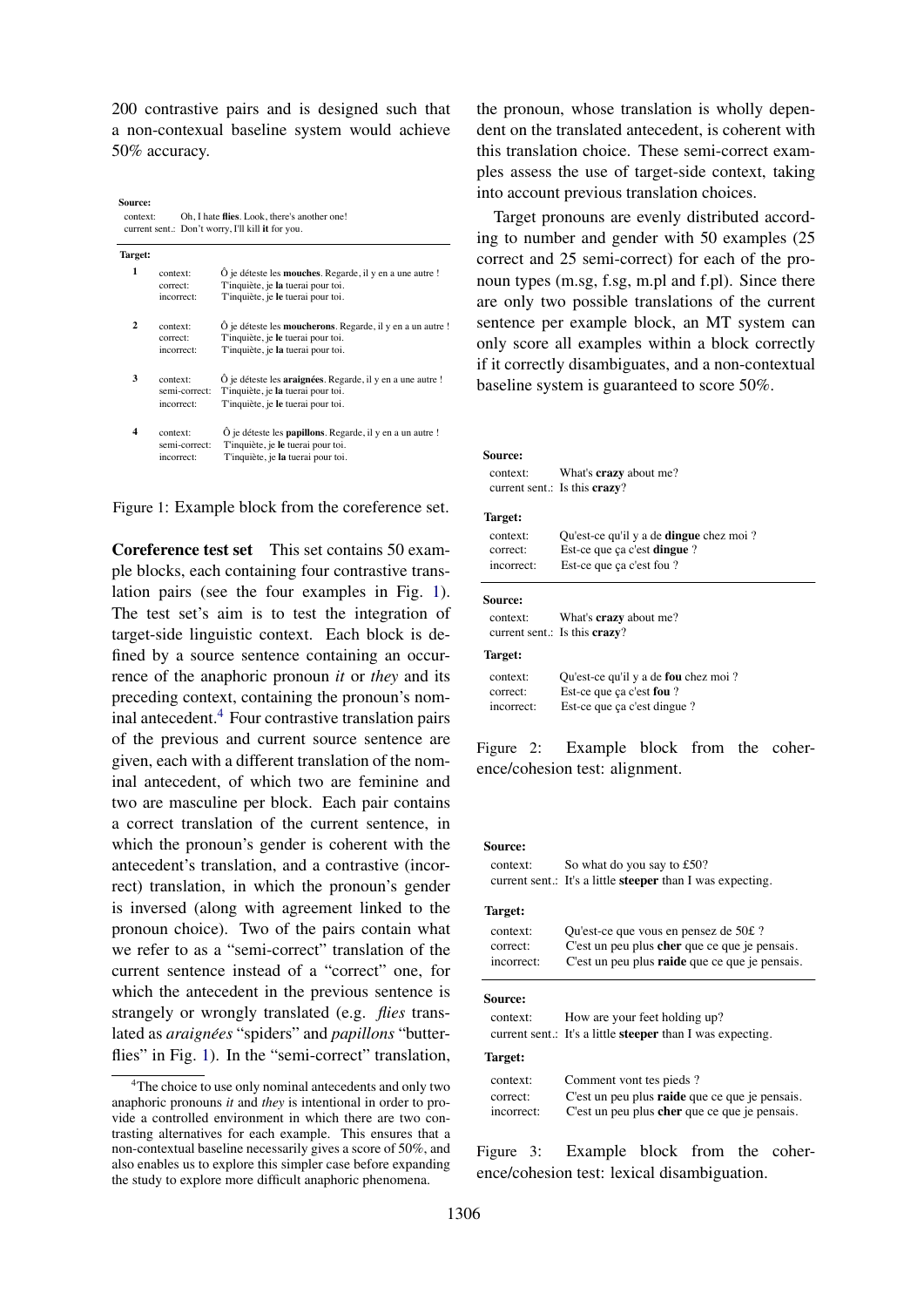Coherence and cohesion test set Coherence and cohesion concern the interpretation of a text in the context of discourse (i.e. beyond sentence level). De Beaugrande and Dressler (1981) define the dichotomous pair as representing two separate aspects: coherence relating to the consistency of the text to concepts and world knowledge, and cohesion relating to the surface formulation of the text, as expressed through linguistic mechanisms.

This set contains 100 example blocks, each containing two contrastive pairs (see Figs. 2 and 3). Each of the blocks is constructed such that there is a single ambiguous source sentence, with two possible translations provided. The use of one translation over the other is determined by disambiguation context found in the previous sentence. The context may be found on the source side, the target side or both. In each contrastive pair, the incorrect translation of the current sentence corresponds to the correct translation of the other pair, such that the block can only be entirely correct if the disambiguating context is correctly used.

All test set examples have in common that the current English sentence is ambiguous and that its correct translation into French relies on context in the previous sentence. In some cases, the correct translation is determined more by cohesion, for example the necessity to respect alignment or repetition (Fig. 2). This means that despite two translations of an English source word being synonyms (e.g. *dingue* and *fou*, "crazy"), they are not interchangeable in a discourse context, given that the chosen formulation (alignment) requires repetition of the word of the previous sentence. In other cases, lexical choice is determined more by cohesion, for example by a general semantic context provided by the previous sentence, in a more classic disambiguation setting as in Fig. 3, where the English *steeper* is ambiguous between French *cher* "more expensive" and *raide* "sharply sloped". However, these types are not mutually exclusive and the distinction is not always so clear.

## 3 Contextual NMT Models

In order to correctly translate the type of phenomena mentioned in Sec. 1, translation models need to look beyond the sentence. Much of the previous work, mainly in statistical machine translation (SMT), focused on post-edition, particularly for anaphoric pronoun translation (Guillou et al., 2016; Loáiciga et al., 2017). However, coreference resolution is not yet sufficient for high quality post- or pre-edition (Bawden, 2016), and for other discourse phenomena such as lexical cohesion and lexical disambiguation, detecting the disambiguating context is far from trivial.

Recent work in NMT has explored multi-input models, which integrate the previous sentence as an auxiliary input. A simple strategy of concatenating the previous sentence to the current sentence and using a basic NMT architecture was explored by Tiedemann and Scherrer (2017), but with mixed results. A variety of multi-encoder strategies have also been tested, including using a representation of the previous sentence to initialise the main encoder and/or decoder (Wang et al., 2017) and using multiple attention mechanisms, with different strategies to combine the resulting context vectors, such as concatenation (Zoph and Knight, 2016), hierarchical attention (Libovický and Helcl, 2017) and gating (Jean et al., 2017a).

Although some of the models were evaluated in a contextual setting, for example on the crosslingal pronoun prediction task at DiscoMT17 (Jean et al., 2017b), certain strategies only appear to give gains in a low-resource setting (Jean et al., 2017a), and, more importantly, there has yet to be an in-depth study into which strategies work best specifically for context-dependent discursive phenomena. Here we provide such a study, using the targeted test sets described in Sec. 2 to isolate and evaluate the different contextual models' capacity to exploit extra-sentential context. We test several contextual variants, using both a single encoder (Sec. 3.1) and multiple encoders (Sec. 3.2).

NMT notation All models presented are based on the widely used encoder-decoder NMT framework with attention (Bahdanau et al., 2015). At each decoder step  $i$ , the context (or summary) vector  $c_i$  of the input sequence is a weighted average of the recurrent encoder states at each input position depending on the attention weights. We refer to the recurrent state of the decoder as  $z_i$ . When multiple inputs are concerned, inputs are noted  $x_i^{(k)}$  $j_j^{(k)}$ , where k is the input number and j the input position. Likewise, when multiple encoders are used,  $c_i^{(k)}$  $x_i^{(k)}$  refers to the  $k^{\text{th}}$  context vector where  $k$  is the encoder number. In the following section, all Ws, Us and bs are learned parameters.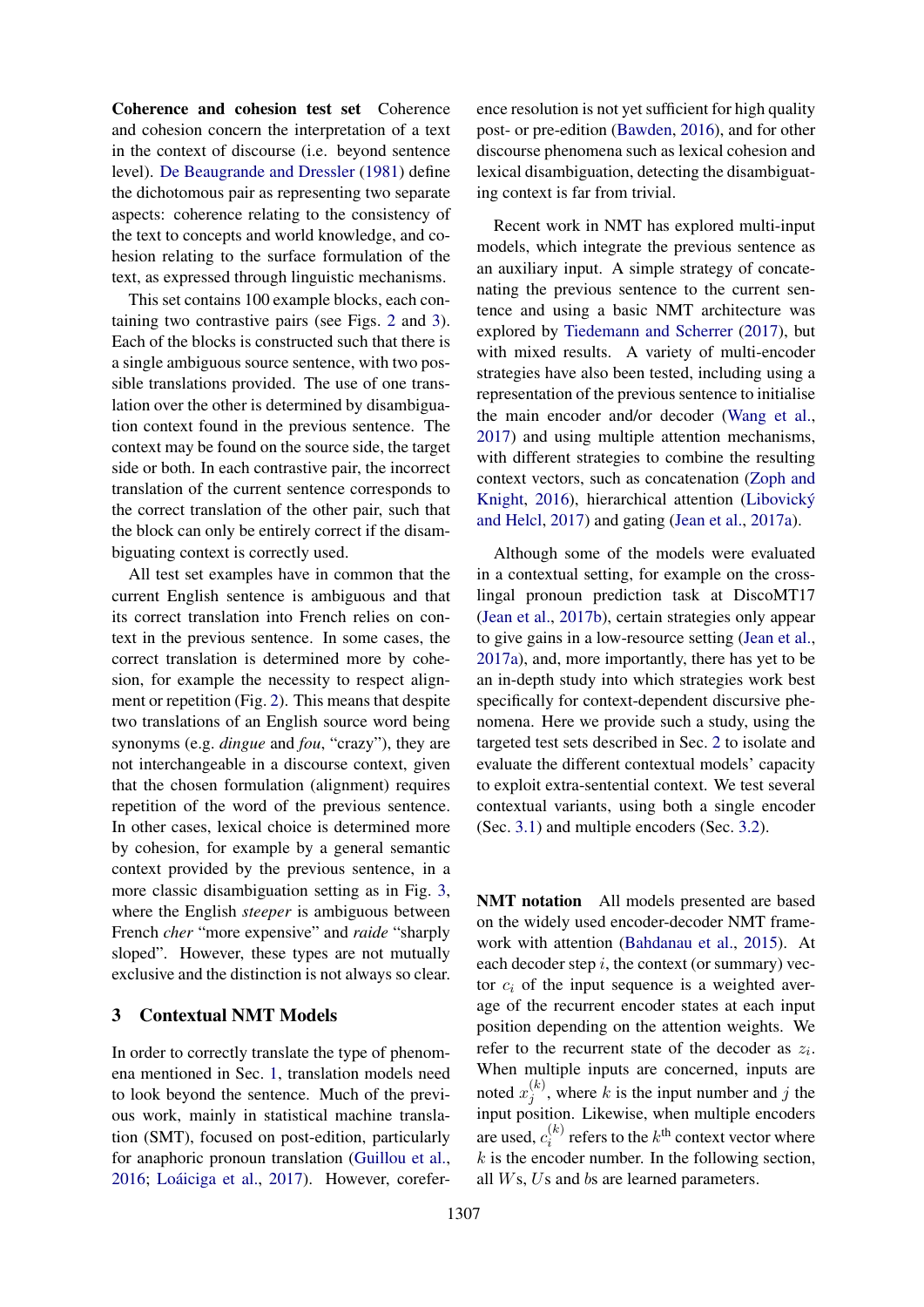

Figure 4: The baseline model and the two contextual strategies tested (single and multi-encoder).

#### 3.1 Single-encoder models

We train three single-source models: a baseline model and two contextual models. The baseline model translates sentences independently of each other (Fig. 4a). The two contextual models, described in (Tiedemann and Scherrer, 2017), are designed to incorporate the preceding sentence by prepending it to the current one, separated by a <CONCAT> token (Fig. 4b). The first method, which we refer to as 2-TO-2, is trained on concatenated source and target sentences, such that the previous and current sentence are translated together. The translation of the current sentence is obtained by extracting the tokens following the translated concatenation token and discarding preceding tokens.<sup>5</sup> The second method,  $2$ -TO-1, follows the same principle, except that only source (and not target) sentences undergo concatenation; the model directly produces the translation of the current sentence. The comparison of these two methods allows us to assess the impact of the decoder in producing contextual translations.

#### 3.2 Multi-encoder models

Inspired by work on multi-modal translation (Caglayan et al., 2016; Huang et al., 2016), multiencoder translation models have recently been used to incorporate extra-sentential linguistic context in purely textual NMT (Zoph and Knight, 2016; Libovický and Helcl, 2017; Wang et al., 2017). Unlike multi-modal translation, which typically uses two complementary representations of the main input, for example a textual description and an image, linguistically contextual NMT has focused on exploiting the previous linguistic context as auxiliary input alongside the current sentence to be translated. Within this framework, we encode the previous sentence using a separate encoder (with separate parameters) to produce a context vector of the auxiliary input in a parallel fashion to the current source sentence. The two resulting context vectors  $c_i^{(1)}$  $c_i^{(1)}$  and  $c_i^{(2)}$  $i^{(2)}$  are then combined to form a single context vector  $c_i$  to be used for decoding (see Fig. 4c). We study three combination strategies here: concatenation, an attention gate and hierarchical attention. We also tested using the auxiliary context to initialise the decoder, similar to Wang et al. (2017), which was ineffective in our experiments and which we therefore do not report in this paper.

Attention concatenation The two context vectors  $c_i^{(1)}$  $c_i^{(1)}$  and  $c_i^{(2)}$  $i_i^{(2)}$  are concatenated and the resulting vector undergoes a linear transformation in order to return it to its original dimension to produce  $c_i$  (similar to work by Zoph and Knight (2016)).

$$
c_i = W_c[c_i^{(1)}; c_i^{(2)}] + b_c \tag{1}
$$

 $5$ Although the non-translation of the concatenation symbol is possible, in practice this was rare  $(<0.02\%)$ . If this occurs, the whole translation is kept.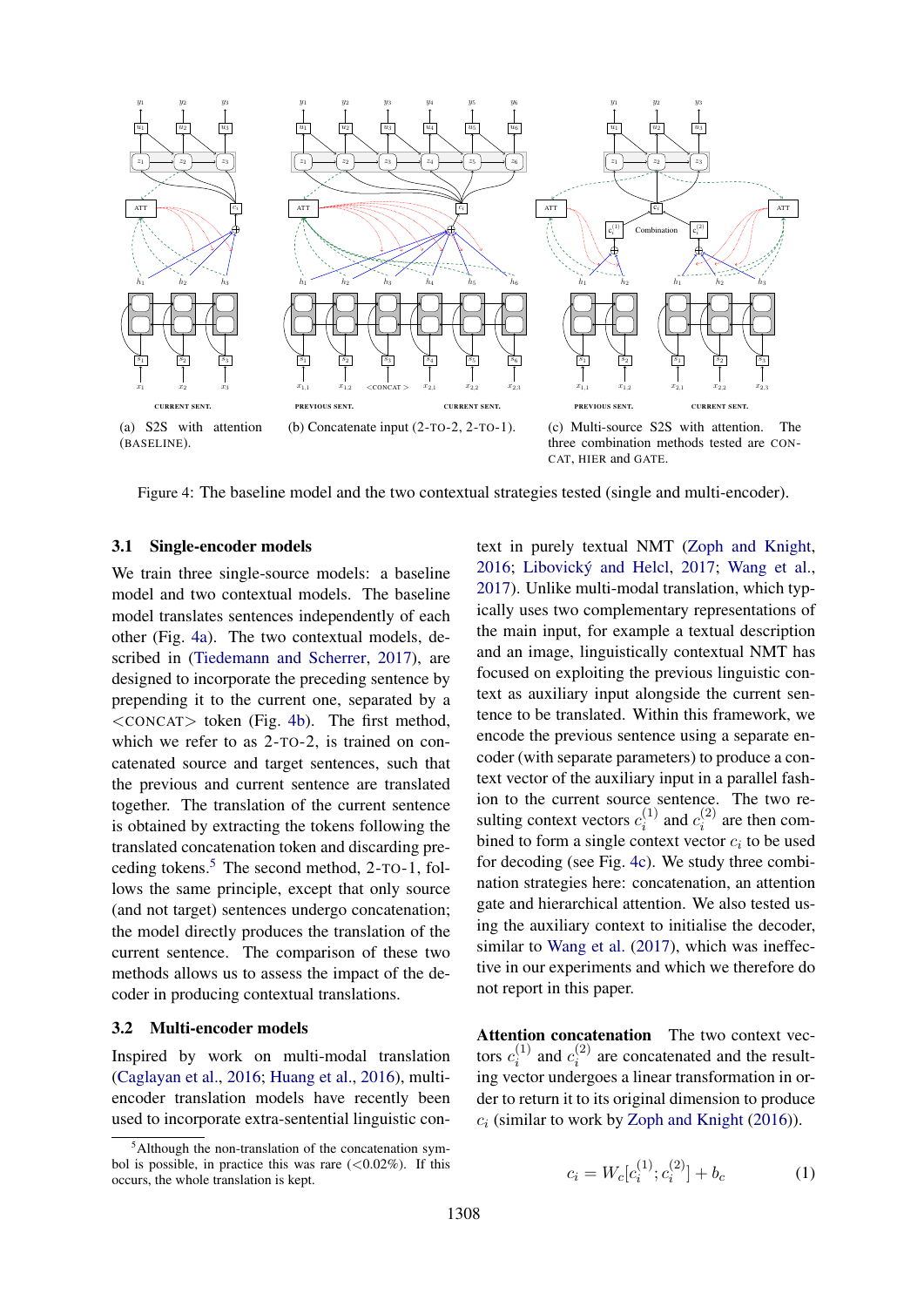**Attention gate** A gate  $r_i$  is learnt between the two vectors in order to give differing importance to the elements of each context vector, similar to the strategy of Wang et al. (2017).

$$
r_i = \tanh\left(W_r c_i^{(1)} + W_s c_i^{(2)}\right) + b_r \tag{2}
$$

$$
c_i = r_i \odot \left( W_t c_i^{(1)} \right) + (1 - r_i) \odot \left( W_u c_i^{(2)} \right) \tag{3}
$$

Hierarchical attention An additional (hierarchical) attention mechanism (Libovický and Helcl, 2017) is introduced to assign a weight to each encoder's context vector (designed for an arbitrary number of encoders).

$$
e_i^{(k)} = v_b^{\top} \tanh \left( W_b z_{(i-1)} + U_b^{(k)} c_i^{(k)} \right) + b_e
$$

$$
e_i^{(k)} = \frac{\exp(e_i^{(k)})}{\sum_{k'=1}^{K} \exp(e_i^{(k')})}
$$
(5)

(4)

$$
\sum_{k'=1}^{L} \exp\left(e_i\right)
$$
  

$$
c_i = \sum_{k=1}^{K} \beta_i^{(k)} U_c^{(k)} c_i^{(k)}
$$
 (6)

### 3.3 Novel strategy of hierarchical attention and context decoding

We also test a novel strategy of combining multiple encoders and decoding of both the previous and current sentence. We use separate, multiple encoders to encode the previous and current sentence and combine the context vectors using hierarchical attention. We train the model to produce the concatenation of the previous and current target sentences, of which the second part is kept, as in the contextual single encoder models.

### 4 Experiments

β

Each of the multi-encoder strategies is tested using the previous source and target sentences as an additional input (prefixed as S- and T- respectively) in order to test which is the most useful disambiguating context. Two additional models tested are triple-encoder models, which use both the previous source and target (prefixed as S-T-).

#### 4.1 Data

Models are trained and tested on fan-produced parallel subtitles from OpenSubtitles2016<sup>6</sup> (Lison and Tiedemann, 2016). The data is first corrected using heuristics (e.g. minor corrections of OCR

and encoding errors). It is then tokenised, further cleaned (keeping subtitles ≤80 tokens) and truecased using the Moses toolkit (Koehn et al., 2007) and finally split into subword units using BPE (Sennrich et al.,  $2016$ ).<sup>7</sup> We run all experiments in a high-resource setting, with a training set of  $\approx$ 29M parallel sentences, with vocabulary sizes of  $\approx$ 55k for English and  $\approx$ 60k for French.

#### 4.2 Experimental setup

All models are sequence-to-sequence models with attention (Bahdanau et al., 2015), implemented in Nematus (Sennrich et al., 2017). Training is performed using the Adam optimiser with a learning rate of 0.0001 until convergence. We use embedding layers of dimension 512 and hidden layers of dimension 1024. For training, the maximum sentence length is  $50<sup>8</sup>$  We use batch sizes of 80, tied decoder embeddings and layer normalisation. The hyper-parameters are the same for all models and are the same as those used for the University of Edinburgh submissions to the news translation shared task at WMT16 and WMT17. Final models are ensembled using the last three checkpointed models.

Models that use the previous target sentence are trained using the previous reference translation. During translation, baseline translations are used. For the targeted evaluation, the problem does not apply since the translations that are being scored are given.

#### 5 Results and Analysis

Overall translation quality is evaluated using the traditional automatic metric BLEU (Papineni et al., 2002) (Tab. 1) to ensure that the models do not degrade overall performance. We test the models' ability to handle discursive phenomena using the test sets described in Sec. 2 (Tab. 2). The models are described in the first half of Table 1: *#In* is the number of input sentences, the type of auxiliary input of which (previous source or target) is indicated by *Aux.*, *#Out* is the number of sentences translated, and *#Enc* is the number of encoders used to encode the input sentences. When there is a single encoder and more than one input, the input sentences are concatenated to form a single input to the encoder.

<sup>6</sup>http://www.opensubtitles.org

 $790,000$  merge operations with a minimum theshold of 50. <sup>8</sup>76 when source sentences are concatenated to the previ-

ous sentence in order to keep the same percentage of training sentences as for other models.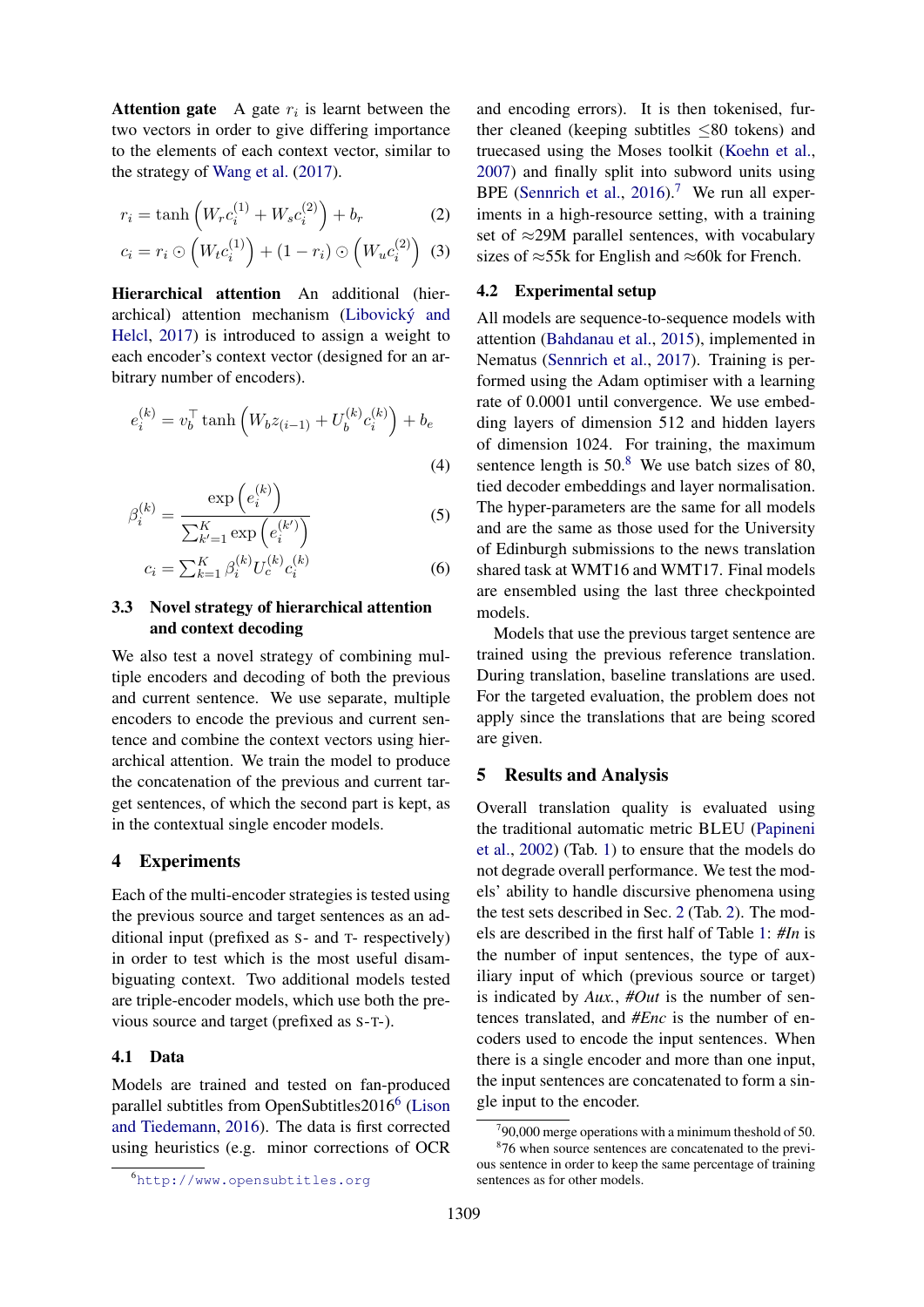|                                                  | <b>System Description</b> |                |                |                | <b>BLEU</b> $\uparrow$ |       |         |        |  |
|--------------------------------------------------|---------------------------|----------------|----------------|----------------|------------------------|-------|---------|--------|--|
|                                                  | Aux.                      | #In            | #Out           | #Enc.          | Comedy                 | Crime | Fantasy | Horror |  |
|                                                  |                           |                |                |                |                        |       |         |        |  |
| Single-encoder, non-contexual model              |                           |                |                |                |                        |       |         |        |  |
| <b>BASELINE</b>                                  | х                         | L              | 1              | 1              | 19.52                  | 22.07 | 26.30   | 33.05  |  |
| Single-encoder with concatenated input           |                           |                |                |                |                        |       |         |        |  |
| $2$ -TO- $2$                                     | src                       | 2              | 2              | 1              | 20.09                  | 22.93 | 26.60   | 33.59  |  |
| $2$ -TO- $1$                                     | src                       | $\mathfrak{D}$ |                |                | 19.51                  | 21.81 | 26.78   | 34.37  |  |
| Multi-encoder models (+previous target sentence) |                           |                |                |                |                        |       |         |        |  |
| <b>T-CONCAT</b>                                  | trg                       | 2              | ı              | 2              | 18.33                  | 20.90 | 24.36   | 32.90  |  |
| T-HIER                                           | trg                       | $\overline{2}$ | 1              | 2              | 17.89                  | 20.77 | 25.42   | 31.93  |  |
| T-GATE                                           | trg                       | $\overline{2}$ | 1              | $\overline{2}$ | 18.25                  | 20.76 | 25.55   | 32.64  |  |
| Multi-encoder models (+previous source sentence) |                           |                |                |                |                        |       |         |        |  |
| S-CONCAT                                         | src                       | 2              |                | 2              | 19.35                  | 22.41 | 26.50   | 33.67  |  |
| S-HIER                                           | src                       | $\overline{c}$ | 1              | 2              | 20.22                  | 21.90 | 26.81   | 34.04  |  |
| $S - GATE$                                       | src                       | 2              | 1              | $\overline{c}$ | 19.89                  | 22.80 | 26.87   | 33.81  |  |
| S-T-HIER                                         | src, trg                  | 3              | 1              | 3              | 19.53                  | 22.53 | 26.87   | 33.24  |  |
|                                                  |                           |                |                |                |                        |       |         |        |  |
| Multi-encoder with concatenated output           |                           |                |                |                |                        |       |         |        |  |
| $S-HIER-TO-2$                                    | src                       | 2              | 2              | 2              | 20.85                  | 22.81 | 27.17   | 34.62  |  |
| S-T-HIER-TO-2                                    | src, trg                  | 3              | $\mathfrak{D}$ | 3              | 18.80                  | 21.18 | 27.68   | 33.33  |  |

Table 1: Results (de-tokenised, cased BLEU) of the ensembled models on four different test sets, each containing three films from each film genre. The best, second- and third-best results are highlighted by decreasingly dark shades of green.

### 5.1 Overall performance

Results using the automatic metric BLEU are given in Tab. 1. The models are tested on four different genres of film: comedy, crime, fantasy and horror.<sup>9</sup> Scores vary dramatically depending on the genre and the best model is not always the same for each of the genres.

Contrary to intuition, using the previous target sentence as an auxiliary input (prefix T-) degrades the overall performance considerably. Testing at decoding time with the reference translations did not significantly improve this result, suggesting that it is unlikely to be a case of overfitting during training. The highest performing model is our novel S-HIER-TO-2 model with more than +1 over the baseline BLEU on almost all test sets. There is no clear second best model, since performance depends strongly on the test set used.

#### 5.2 Targeted evaluation

Tab. 2 shows the results on the discourse test sets.

Coreference The multi-encoder models do not perform well on the coreference test set; all multiencoder models giving at best random accuracy, as with the baseline. This set is designed to test the

model's capacity to exploit previous target context. It is therefore unsurprising that multi-encoder models using just the previous source sentence perform poorly. It is possible that certain pronouns could be correctly predicted from the source antecedents, if the antecedent only has one possible translation. However, this non-robust way of translating pronouns is not tested by the test set. More surprisingly, the multi-encoder models using the previous target sentence also perform poorly on the test set. An explanation could be that the target sentence is not being encoded sufficiently well in this framework, resulting in poor learning. This hypothesis is supported by the low overall translation performance shown in Tab. 1.

Two models perform well on the test set: 2- TO-2 and our S-HIER-TO-2. The high scores, particularly on the less common feminine pronouns, which can only be achieved through using contextual linguistic information, show that these models are capable of using previous linguistic context to disambiguate pronouns. The progressively high performance of these models can be seen in Fig. 5, which illustrates the training progress of these models. The S-T-HIER-TO-2 model (which uses the previous target sentence as a third auxiliary input) performs much worse than S-HIER-TO-2, showing that the addition of the previous target sentence is detrimental to performance. Whilst the

 $9^9$ Each of the test sets contains three films from that genre. with varying sizes and difficulty. The number of sentences in each test set is as follows: comedy: 4,490, crime: 4,227, fantasy: 2,790 and horror: 2,158.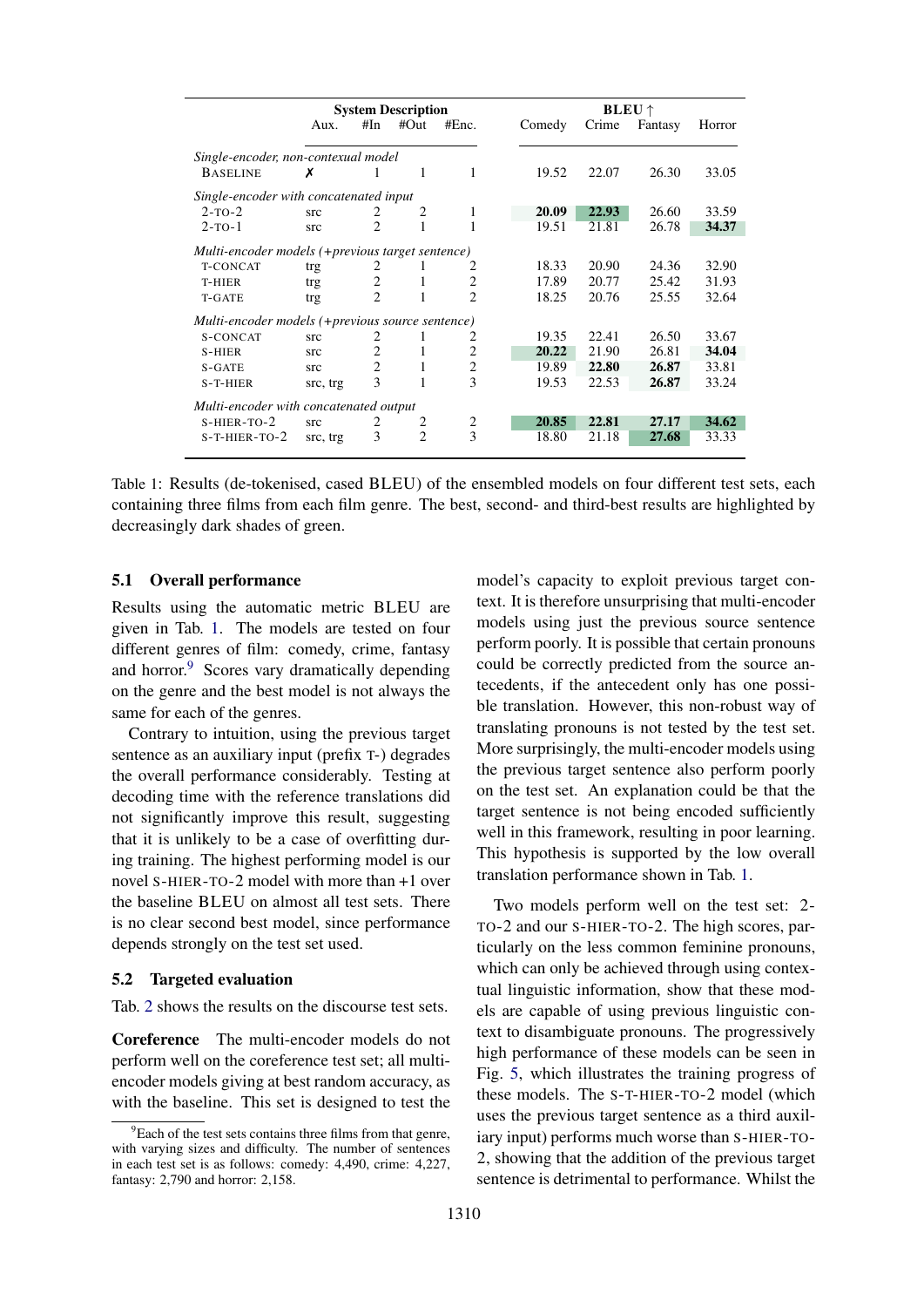|                 |      |              |       | Coreference $(\% )$ |             |       |             | Coherence/cohesion $(\%)$ |
|-----------------|------|--------------|-------|---------------------|-------------|-------|-------------|---------------------------|
|                 | ALL  | M.SG.        | F.SG. | M.PL.               | F.PL        | CORR. | <b>SEMI</b> | ALL                       |
|                 |      |              |       |                     |             |       |             |                           |
| <b>BASELINE</b> | 50.0 | 80.0         | 20.0  | 80.0                | 20.0        | 53.0  | 47.0        | 50.0                      |
|                 |      |              |       |                     |             |       |             |                           |
| $2$ -TO- $2$    | 63.5 | 92.0         | 50.0  | 84.0                | <b>28.0</b> | 68.0  | 59.0        | 52.0                      |
| $2$ -TO- $1$    | 52.0 | 72.0         | 28.0  | 84.0                | 24.0        | 54.0  | 50.0        | 53.0                      |
|                 |      |              |       |                     |             |       |             |                           |
| <b>T-CONCAT</b> | 49.0 | 88.0         | 8.0   | 96.0                | 4.0         | 50.0  | 48.0        | 51.5                      |
| T-HIER          | 47.0 | 78.0         | 10.0  | <b>90.0</b>         | 10.0        | 47.0  | 47.0        | 50.5                      |
| T-GATE          | 47.0 | 80.0         | 6.0   | 82.0                | 20.0        | 45.0  | 49.0        | 49.0                      |
|                 |      |              |       |                     |             |       |             |                           |
| S-CONCAT        | 50.0 | 68.0         | 32.0  | 88.0                | 12.0        | 55.0  | 45.0        | 53.5                      |
| S-HIER          | 50.0 | 64.0         | 36.0  | 80.0                | 20.0        | 55.0  | 45.0        | 53.0                      |
| S-GATE          | 50.0 | 68.0         | 32.0  | 84.0                | 16.0        | 55.0  | 45.0        | 51.5                      |
| S-T-HIER        | 49.5 | 94.0         | 4.0   | 88.0                | 12.0        | 53.0  | 46.0        | 53.0                      |
|                 |      |              |       |                     |             |       |             |                           |
| $S-HIER-TO-2$   | 72.5 | <b>100.0</b> | 40.0  | <b>90.0</b>         | <b>36.0</b> | 77.0  | 68.0        | 57.0                      |
| $S-T-HIER-TO-2$ | 56.5 | 84.0         | 36.0  | 86.0                | 20.0        | 55.0  | 58.0        | 51.5                      |

Table 2: Results on the discourse test sets (% correct). Results on the coreference set are also given for each pronoun class. CORR. and SEMI correspond respectively to the "correct" and "semi-correct" examples. The best, second- and third-best results are highlighted by decreasingly dark shades of green.

results for the "correct" examples (CORR.) are almost always higher than the "semi-correct" examples (SEMI), for which the antecedent is strangely translated, the TO-2 models also give improved results on these examples, showing that the target context is necessarily being exploited during decoding.

These results show that the translation of the previous sentence is the most important factor in the efficient use of linguistic context. Combining the S-HIER model with decoding of the previous target sentence (S-HIER-TO-2) produces some of the best results across all pronoun types, and the 2- TO-2 model performs almost always second best.

Coherence and cohesion Much less variation in scores can be seen here, suggesting that these examples are more challenging and that there is room for improvement. Unlike the coreference examples, the multi-encoder strategies exploiting the previous source sentences perform better than the baseline (up to 53.5% for S-CONCAT). Yet again, using the previous target sentence achieves near random accuracy. 2-TO-2 and 2-TO-1 achieve similarly low scores (52% and 53%), suggesting that if concatenated input is used, decoding the previous sentence does not add more information.

However, combining multi-encoding with the decoding of the previous and the current sentences (S-HIER-TO-2) greatly improves the handling of the ambiguous translations, improving the accu-



Figure 5: Progression of % correctly ranked examples (from the coreference test set) during training.

racy to 57%. Extending this same model to also exploit the previous target sentence (S-T-HIER-TO-2) degrades this result, giving very similar scores to T-HIER and is therefore not illustrated in FIgure 5. This provides further support for the idea that the target sentence is not encoded efficiently as an auxiliary input and adds noise to the model, whereas exploiting the target context as a bias in the recurrent decoder is more effective.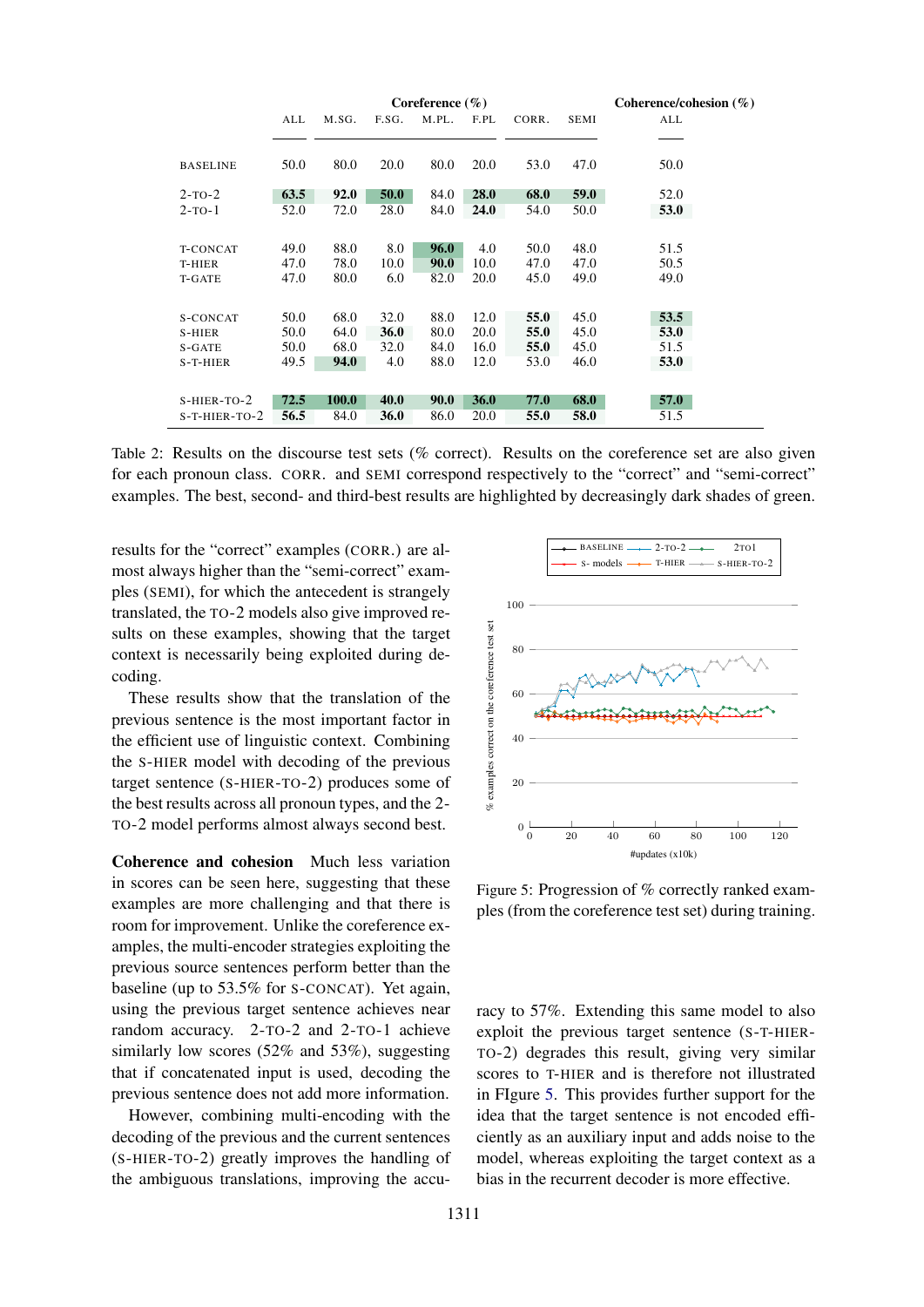#### 5.3 How much is the context being used?

Looking at the attention weights can sometimes offer insights into which input elements are being attended to at each step. For coreference resolution, we would expect the decoder to attend to the pronoun's antecedent. The effect is most expected when the previous target sentence is used, but it could also apply for the previous source sentence when the antecedent has only one possible translation. Unlike Tiedemann and Scherrer (2017), we do not observe increased attention between a translated pronoun and its source antecedent. Given the discourse test set results, which can only give high scores when target-side context is used, the contextual information of the type studied in this paper seems to be best exploited when channelled through the recurrent decoder node rather than when encoded through the input. This could explain why coreference is not easily seen via attention weights; the crucial information is encoded on the decoder-side rather than in the encoder.

## 6 Conclusion

We have presented an evaluation of discourselevel NMT models through the use of two discourse test sets targeted at coreference and lexical coherence/cohesion. We have shown that multiencoder architectures alone have a limited capacity to exploit discourse-level context; poor results are found for coreference and more promising results for coherence/cohesion, although there is room for improvement. Our novel combination of contextual strategies greatly outperfoms existing models. This strategy uses the previous source sentence as an auxiliary input and decodes both the current and previous sentence. The observation that the decoding strategy is very effective for the handling of previous context suggests that techniques such as stream decoding, keeping a constant flow of contextual information in the recurrent node of the decoder, could be very promising for future research.

### Acknowledgments

Rico Sennrich has received funding from the Swiss National Science Foundation (SNF) in the project CoNTra (grant number 105212 169888). This project has also received funding from the European Union's Horizon 2020 research and innovation programme under grant agreements 644333 (SUMMA) and 644402 (HimL).

#### References

- Dzmitry Bahdanau, Kyunghyun Cho, and Yoshua Bengio. 2015. Neural Machine Translation by Jointly Learning to Align and Translate. In *Proceedings of the 3rd International Conference on Learning Representations*. ICLR'15. ArXiv: 1409.0473.
- Rachel Bawden. 2016. Cross-lingual Pronoun Prediction with Linguistically Informed Features. In *Proceedings of the 1st Conference on Machine Translation*. Berlin, Germany, WMT'16, pages 564–570.
- Ozan Caglayan, Loïc Barrault, and Fethi Bougares. 2016. Multimodal Attention for Neural Machine Translation. In *arXiv:1609.03976*.
- Marine Carpuat. 2009. One translation per discourse. In *Proceedings of the Workshop on Semantic Evaluations: Recent Achievements and Future Directions*. Boulder, Colorado, USA, SEW'09, pages 19–27.
- Robert De Beaugrande and Wolfgang Dressler. 1981. *Introduction to Text Linguistics*. Longman, London.
- Liane Guillou. 2016. *Incorporating Pronoun Function into Statistical Machine Translation*. Ph.D. thesis, School of Informatics. University of Edinburgh.
- Liane Guillou and Christian Hardmeier. 2016. PROTEST: A Test Suite for Evaluating Pronouns in Machine Translation. In *Proceedings of the 10th Language Resources and Evaluation Conference*. Portorož, Slovenia, LREC'16, pages 636–643.
- Liane Guillou, Christian Hardmeier, Preslav Nakov, Sara Stymne, Jörg Tiedemann, Yannick Versley, Mauro Cettolo, Bonnie Webber, and Andrei Popescu-Belis. 2016. Findings of the 2016 WMT Shared Task on Cross-lingual Pronoun Prediction. In *Proceedings of the 1st Conference on Machine Translation*. Berlin, Germany, WMT'16, pages 525– 542.
- Christian Hardmeier. 2014. *Discourse in Statistical Machine Translation*. Ph.D. thesis, Uppsala University, Department of Linguistics and Philology, Uppsala, Sweden.
- Po-Yao Huang, Frederick Liu, Sz-Rung Shiang, Jean Oh, and Chris Dyer. 2016. Attention-based Multimodal Neural Machine Translation. In *Proceedings of the 1st Conference on Machine Translation*. Berlin, Germany, volume 2: of *WMT'16*, pages 639– 645.
- Pierre Isabelle, Colin Cherry, and George Foster. 2017. A Challenge Set Approach to Evaluating Machine Translation. In *Proceedings of the 2017 Conference on Empirical Methods in Natural Language Processing*. Copenhagen, Denmark, EMNLP'17, pages 2476–2486.
- Sebastien Jean, Stanislas Lauly, Orhan Firat, and Kyunghyun Cho. 2017a. Does Neural Machine Translation Benefit from Larger Context? In *arXiv:1704.05135*. ArXiv: 1704.05135.